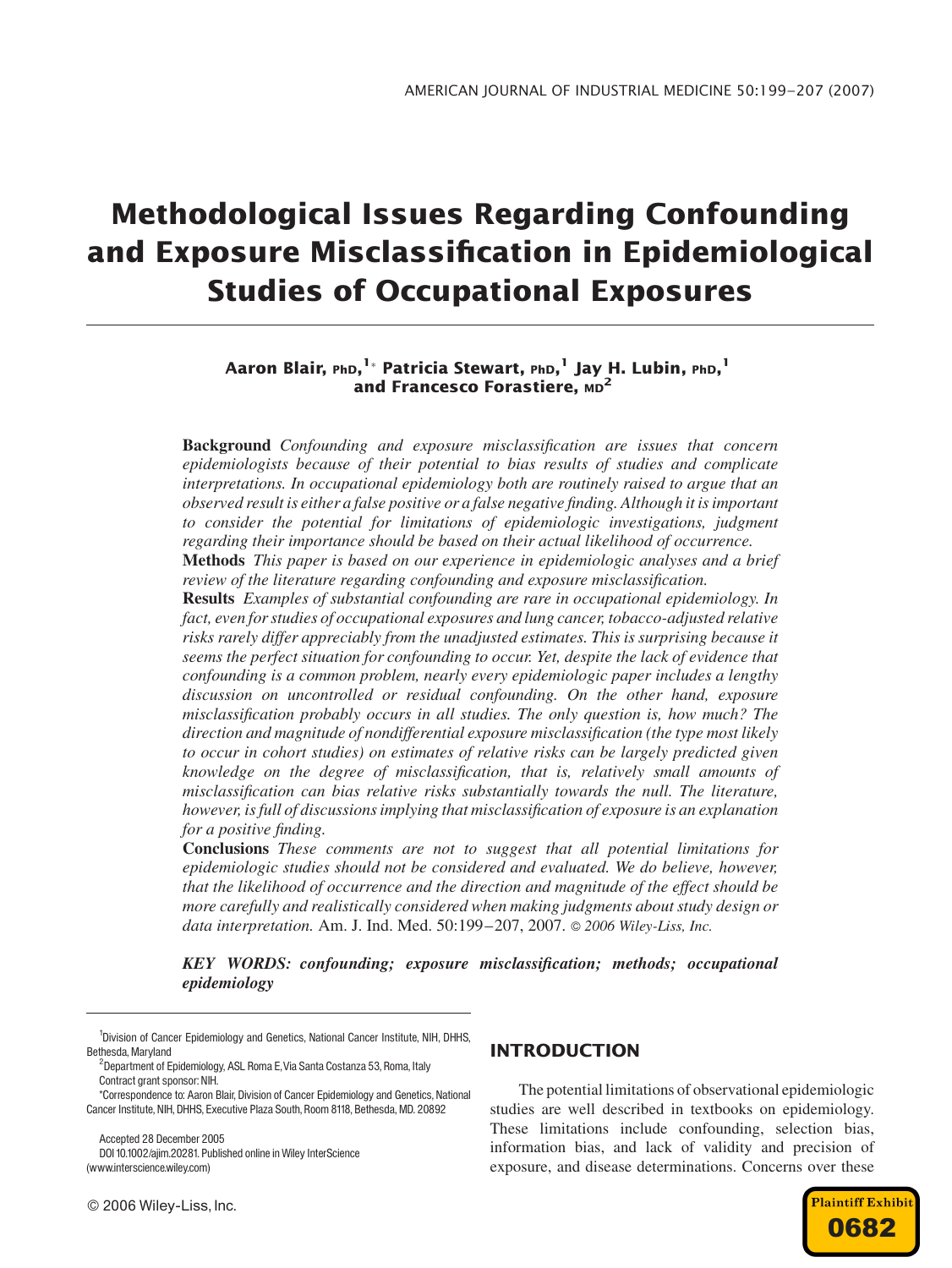limitations are also raised and discussed in most epidemiologic papers. A critical assessment of the strengths and weaknesses of all scientific studies is a crucial component of the scientific method and this process serves to identify false leads, to consider alternative explanations, and to improve study designs. In occupational epidemiology, two limitations that receive considerable attention are confounding and exposure misclassification. Theoretical issues regarding these concepts have been well thought out, can be found in most epidemiologic texts [e.g., Breslow and Day, 1980; Checkoway et al., 2004], and are taught in all epidemiology training programs. We worry, however, that many ''potential'' limitations in epidemiology, particularly confounding and exposure misclassification, have assumed an aura of ''actual'' limitations, where it is not necessary to provide any evidence that the proposed limitation is present. Simply the mention of the possibility of a theoretical limitation is often sufficient to discount the study findings. In the field of occupational epidemiology, it seems that we are especially prone to react in this way on issues that are complex, contentious and hotly debated. These are, of course, the situations where we should demand data, not just opinions. Perhaps we should follow the proposition of Levitt and Dubner [2005] that ''conventional wisdom is often wrong'' and that a hypothesis of bias requires direct evidence to corroborate or refute, just like a hypothesis for a causal relationship.

We emphasize that we are not proposing that potential limitations be ignored. It is important to consider the possible impact of confounding and exposure misclassification on study results. We are concerned, however, that as a discipline, our assessment of the likelihood and impact of these two factors on study findings is unbalanced and this may lead to invalid conclusions, poor decision-making, and faulty public policy. This is clearly a scientific issue, but could also be construed as an ethical issue. Although interpretation of data is not usually recognized as an ethical issue, the American College of Epidemiology Ethics Guidelines identify ''making appropriate interpretations from the data analysis'' as one the criteria in the section on ''Adhering to the highest scientific standards'' [American College of Epidemiology, 2000].

## **CONFOUNDING**

Confounding occurs when a factor is associated with the outcome in the absence of the exposure of interest and also with the exposure of interest. For confounding to occur, the factor must be a risk factor for the outcome and also correlated with the exposure of interest [Checkoway et al., 2004]. What may not be as well appreciated is that for confounders to have much of an impact, both associations (i.e., risk factor for the disease and correlation with the exposure of interest) must be strong [Breslow and Day,

1980]. If this is not the case, the impact of confounding cannot be large. Situations fulfilling these requirements are not common. Despite these rather stringent requirements, we find that many scientific discussions about potential confounding seem to assume that it is common and its impact is sizable. Typically the potential for confounding is hypothesized because some putative risk factor for the outcome of interest, or because some factor thought to be correlated with the exposure of interest has not been addressed in the study design or in the analyses. For example, in evaluating a study of a specific pesticide and lung cancer risk, suspected or established lung [carcinogens](https://www.baumhedlundlaw.com/toxic-tort-law/monsanto-roundup-lawsuit/) (with no evidence of a linkage with the pesticide of interest), or other exposures that may coincide with the pesticide of interest (with no indication that they cause lung cancer) may be suggested as possible confounders. In such discussions, it is unusual for both associations to be considered and even rarer for the magnitude of these associations to be evaluated and for supportive data to be provided.

In occupational epidemiology, tobacco or other occupational exposures are commonly raised as potential confounders, particularly with retrospective cohort studies, since these studies often lack information on these factors. However, even without direct information on their occurrence or magnitude in the population under study, the possible impact of such confounding can be estimated.

For example, consider tobacco use as a confounder. Axelson [1978] made an extremely important contribution to this issue when he demonstrated that confounding from tobacco use in occupational studies of lung cancer was unlikely to entirely explain relative risks greater than 1.6. So, even without information on tobacco use, the Axelson approach [1978] could be used to set boundaries regarding the likely impact of smoking confounding. This approach was further evaluated and extended to additive models by Gail et al. [1988]. Using these approaches, the occurrence and likely magnitude of confounding by tobacco can be reasonably estimated because we have a considerable amount of information on relative risks from tobacco use for many diseases, as well as information on tobacco use by various occupations or exposures [Brackbill et al., 1988; Stellman et al., 1988]. With this information, it is relatively easy to estimate the potential impact of confounding by smoking, as suggested by Axelson [1978], thus, negating the need for pure speculation. Kriebel et al. [2004] extended this technique of indirect adjustment in a quantitative evaluation of the possible effects of confounding by tobacco and alcohol use in occupational studies. They concluded that changes of greater than 20% were unlikely.

The potential for confounding by tobacco can also be evaluated by assessing the correlation between smoking and specific occupational exposures. This may not always be possible because the necessary information is often not available. However, Siemiatycki et al. [1988b] evaluated the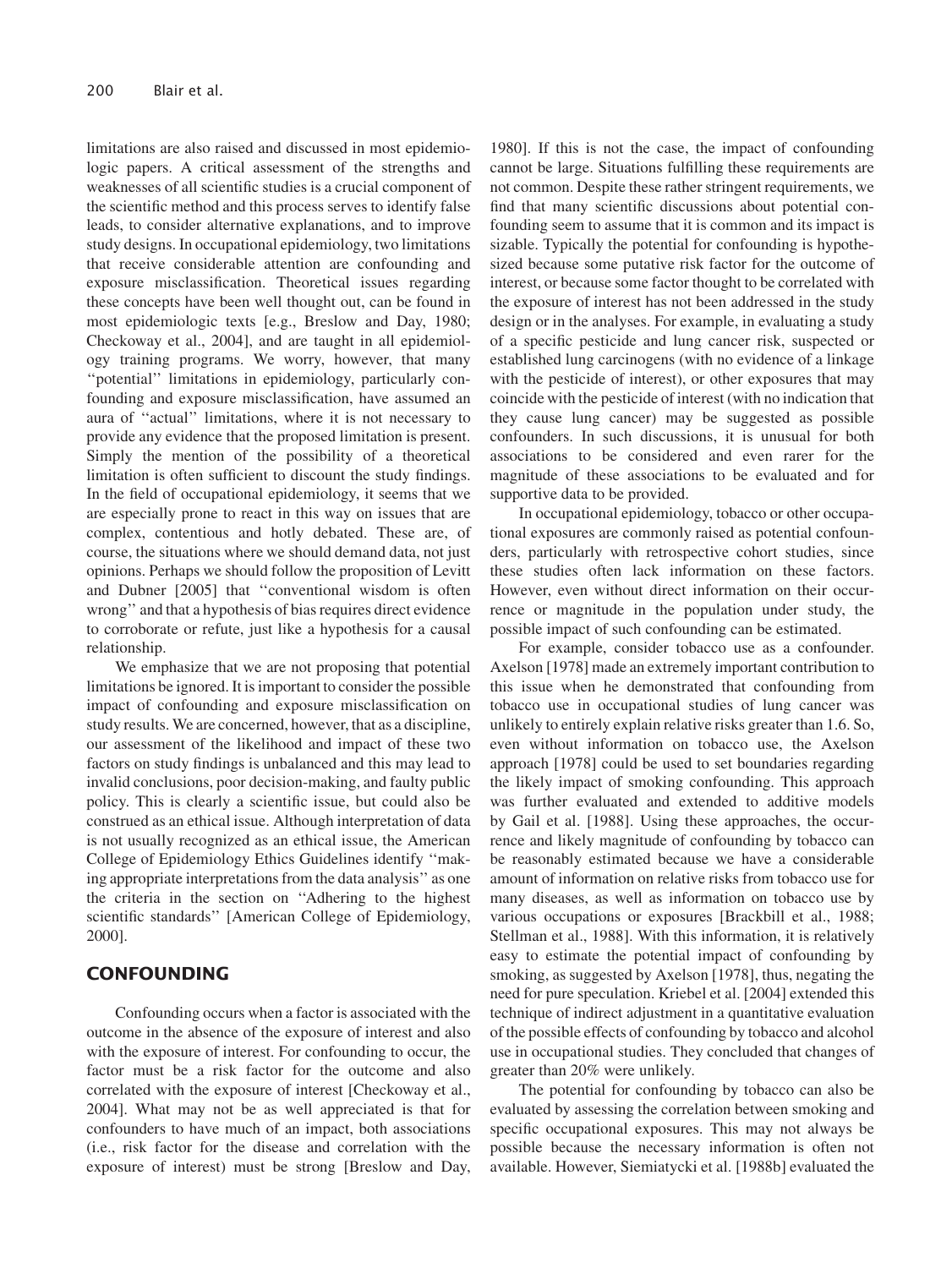relationship between level of exposure to 10 common occupational exposures (sulfur dioxide, welding fumes, engine emissions, gasoline, lubricating oil, solvents, paints/ varnishes, adhesives, excavation dust, and wood dust) and tobacco use using data from a case-control study in Montreal. They found no correlation between occupational exposure indices for any of these substances and smoking history. Of course, tobacco use could be associated with other occupational exposures, but these data suggest that a strong association between smoking and specific exposures is unlikely.

Another approach to assess the magnitude and importance of confounding is to examine the impact of adjustment for possible confounders on estimates of relative risks. It has been our experience from numerous analyses for many potential confounders in our own studies that, just as theory indicates [Checkoway et al., 2004; Breslow and Day, 1980], confounding sufficient to affect interpretations of the data is extremely rare. We have not made a thorough review of the literature on this point for this paper, but we present a few examples. Table I presents odds ratios (ORs) for lung cancer by industry and occupation from a case-control study [Levin

TABLE I. Unadjusted and Adjusted (Age and Smoking) Odds Ratios for Lung Cancer by Occupation/Industry [From Levin et al., 1988]

| <b>Occupation/industry</b>         | <b>Number cases/controls</b> | <b>Unadjusted OR</b> | OR adjusted for age and smoking |
|------------------------------------|------------------------------|----------------------|---------------------------------|
| Industry                           |                              |                      |                                 |
| Agriculture, forestry, fishing     | 63/47                        | 1.4                  | 1.4                             |
| Food manufacturing                 | 28/31                        | 0.9                  | 0.9                             |
| Textile                            | 89/128                       | 0.7                  | 0.7                             |
| Sewing                             | 34/30                        | 1.2                  | 1.3                             |
| Furniture                          | 16/10                        | 1.7                  | 1.3                             |
| Chemical                           | 34/25                        | 1.4                  | 1.7                             |
| Pharmaceuticals                    | 12/10                        | 1.3                  | 1.2                             |
| Rubber and plastic                 | 15/18                        | 0.9                  | 1.0                             |
| Metallurgical                      | 84/73                        | 1.2                  | 1.1                             |
| General machinery                  | 135/151                      | 0.9                  | 0.9                             |
| Electric equipment                 | 27/33                        | 0.8                  | 0.9                             |
| Transportation                     | 45/40                        | 1.2                  | 1.1                             |
| Precision machinery                | 23/19                        | 1.3                  | 1.5                             |
| <b>Building construction</b>       | 73/57                        | 1.4                  | 1.2                             |
| Food and beverage                  | 198/225                      | 0.9                  | 1.0                             |
| Education, culture, arts           | 61/57                        | 1.1                  | 1.2                             |
| Scientific research                | 14/13                        | 1.1                  | $1.0\,$                         |
| State organizations                | 93/92                        | 1.1                  | 1.0                             |
| Occupation                         |                              |                      |                                 |
| Professionals/technicians          | 150/163                      | 0.9                  | 1.1                             |
| Service workers                    | 189/172                      | 1.2                  | 1.2                             |
| Agricultural workers               | 54/37                        | 1.6                  | 1.6                             |
| Metal smelting                     | 675/57                       | 1.2                  | 1.1                             |
| <b>Chemical workers</b>            | 17/11                        | 1.6                  | 1.4                             |
| Textile workers                    | 38/53                        | 0.7                  | 0.7                             |
| Tanning and furs workers           | 12/11                        | 1.1                  | 0.9                             |
| Tailoring and sewing workers       | 21/25                        | 0.9                  | 1.0                             |
| Food and beverage workers          | 21/14                        | 1.6                  | 1.6                             |
| Metal forgers, tool makers         | 114/86                       | 1.4                  | 1.4                             |
| Machinery assemblers               | 53/65                        | 0.8                  | 0.9                             |
| Electrical equipment installers    | 19/25                        | 0.8                  | 0.8                             |
| Pipefitters, welders               | 26/30                        | 0.9                  | 0.9                             |
| Glass, ceramic workers             | 12/17                        | 0.7                  | 0.6                             |
| Painters                           | 15/10                        | 1.6                  | 1.4                             |
| <b>Construction workers</b>        | 44/30                        | 1.6                  | 1.4                             |
| Power equipment operators          | 27/20                        | 1.4                  | 1.2                             |
| Transportation equipment operators | 109/104                      | 1.1                  | 1.1                             |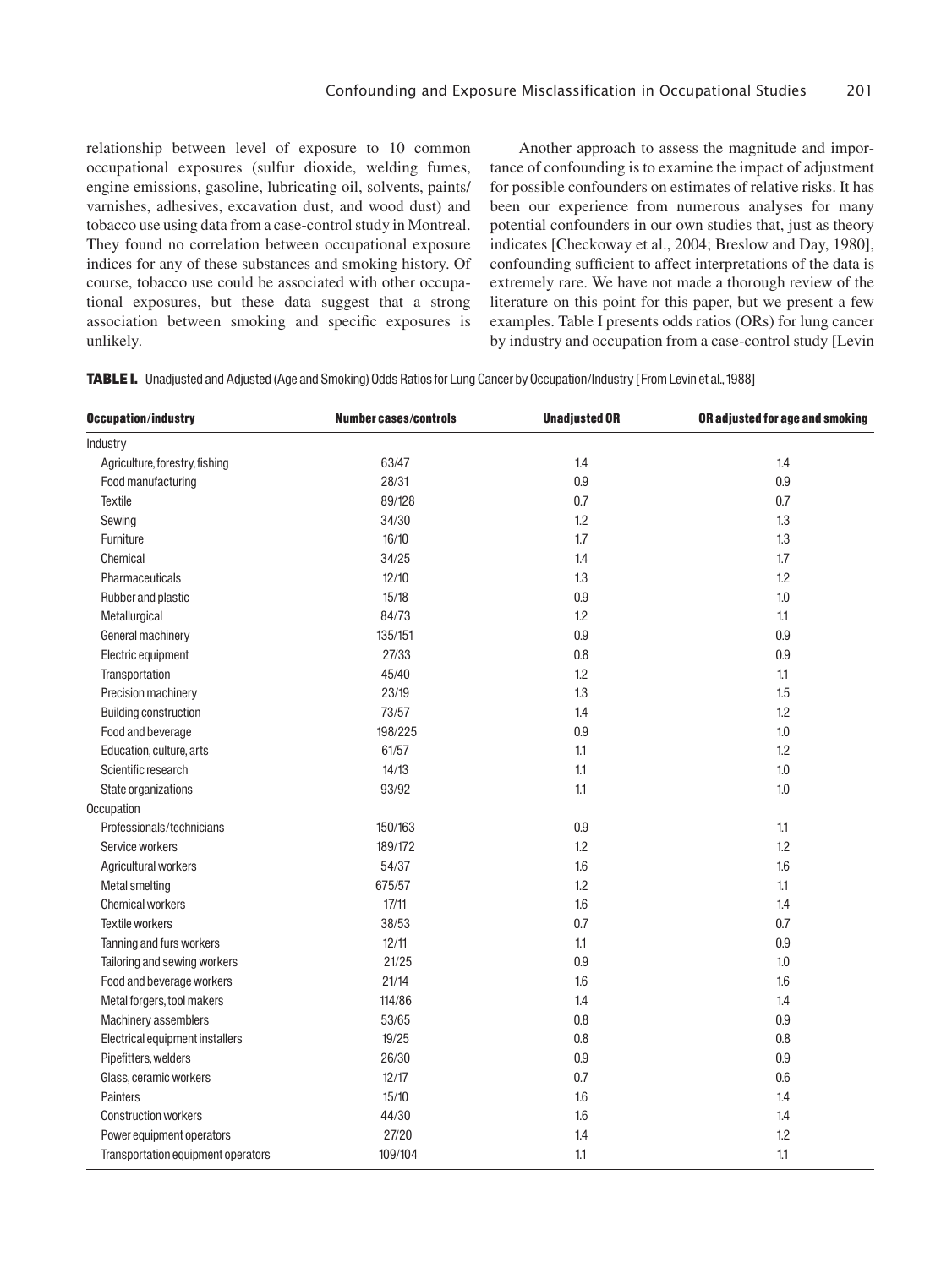et al., 1988] where both crude and smoking-adjusted ORs were presented. Of the 36 comparisons of unadjusted and adjusted ORs, 26 were identical or differed by only 0.1, seven changed by 0.2, and two changed by 0.3. The results from an analysis of pooled data from several case-control studies of lung cancer in Germany were similar (Table II)[Bruske-Hohlfeld et al., 2000]. After adjusting for smoking and asbestos exposure, the biggest change in the ORs for lung cancer was about 0.3 or more and most ORs hardly changed at all. Similar results were found in a case-control study of lung cancer in Italy [Richiardi et al., 2005]. Likewise, Siemiatycki et al. [1988a] compared 75 smoking adjusted and smoking unadjusted relative risks for lung, bladder and stomach cancer. Only eight comparisons had differences of 20% or greater (seven for lung cancer and one for bladder cancer). Adjustment for smoking in a cohort study where the prevalence of smoking was positively correlated with the estimated level of exposure to acrylonitrile is shown in Table III [Blair et al., 1998]. The prevalence of ever smoking increased from 62% among workers in the lowest exposure

TABLE II. Odds Ratios for Lung CancerWith Different Adjustments(Age; Age, Smoking; and Age, Smoking, Asbestos) by Occupation/Industry [From Bruske-Hohlfeld et al., 2000]

|                                    | <b>Number case/controls</b> |      |      | Age adjusted OR Age, smoking adjusted OR Age, smoking, asbestos adjusted OR |
|------------------------------------|-----------------------------|------|------|-----------------------------------------------------------------------------|
| Industry                           |                             |      |      |                                                                             |
| Agriculture, forestry, fishing     | 812/951                     | 1.29 | 1.30 | 1.32                                                                        |
| Energy and mining                  | 274/440                     | 1.72 | 1.47 | 1.44                                                                        |
| Chemicals and oil                  | 98/117                      | 1.23 | 1.19 | 1.16                                                                        |
| Rubber and plastics                | 43/85                       | 2.04 | 1.94 | 1.89                                                                        |
| Stone, glass, pottery              | 165/276                     | 1.80 | 1.55 | 1.50                                                                        |
| Metal production                   | 574/764                     | 1.45 | 1.37 | 1.27                                                                        |
| Engine/vehicle building            | 791/1000                    | 1.40 | 1.32 | 1.21                                                                        |
| Electrical and sheet metal         | 499/446                     | 0.89 | 0.90 | 0.87                                                                        |
| Paper, wood, and printing          | 362/426                     | 1.24 | 1.28 | 1.31                                                                        |
| Food and tobacco                   | 232/276                     | 1.23 | 1.04 | 1.07                                                                        |
| Construction                       | 706/1004                    | 1.63 | 1.35 | 1.32                                                                        |
| Wholesale trade                    | 475/404                     | 0.83 | 0.71 | 0.73                                                                        |
| Shipping and storage               | 318/410                     | 1.37 | 1.13 | 1.14                                                                        |
| Financing and insurance            | 119/97                      | 0.79 | 0.76 | 0.79                                                                        |
| Restaurants and hotels             | 128/166                     | 1.36 | 1.04 | 1.06                                                                        |
| Education, health, research        | 99/156                      | 1.60 | 1.24 | 1.27                                                                        |
| Occupation                         |                             |      |      |                                                                             |
| Farmer, agricultural workers       | 662/770                     | 1.26 | 1.29 | 1.31                                                                        |
| Forestry worker, fisherman         | 125/179                     | 1.52 | 1.57 | 1.61                                                                        |
| Miner                              | 211/380                     | 1.92 | 1.64 | 1.65                                                                        |
| Stone cutter and carver            | 75/96                       | 1.34 | 1.07 | 1.04                                                                        |
| Chemical processor                 | 104/170                     | 1.69 | 1.56 | 1.55                                                                        |
| Paper maker, printer               | 76/71                       | 0.95 | 0.87 | 0.89                                                                        |
| Cabinet maker                      | 274/314                     | 1.20 | 1.32 | 1.36                                                                        |
| Metal producer and processor       | 460/731                     | 1.77 | 1.49 | 1.42                                                                        |
| Machinery mechanic, plumber        | 904/983                     | 1.14 | 1.13 | 0.99                                                                        |
| Electrician                        | 286/246                     | 0.87 | 0.87 | 0.82                                                                        |
| Textile and leather worker         | 157/180                     | 1.20 | 1.13 | 1.17                                                                        |
| Food and beverage processor        | 218/281                     | 1.35 | 1.14 | 1.17                                                                        |
| Bricklayer, carpenter              | 330/498                     | 1.65 | 1.39 | 1.33                                                                        |
| Plasterer, insulator, upholsterer  | 108/152                     | 1.43 | 1.37 | 1.34                                                                        |
| Painter and lacquerer              | 96/147                      | 1.60 | 1.39 | 1.42                                                                        |
| Architect, technician, engineer    | 754/409                     | 0.49 | 0.61 | 0.60                                                                        |
| Sales worker                       | 565/447                     | 0.76 | 0.70 | 0.73                                                                        |
| Medical, dental, veterinary worker | 83/43                       | 0.50 | 0.58 | 0.60                                                                        |
| Social worker, teacher, scientist  | 361/122                     | 0.32 | 0.39 | 0.41                                                                        |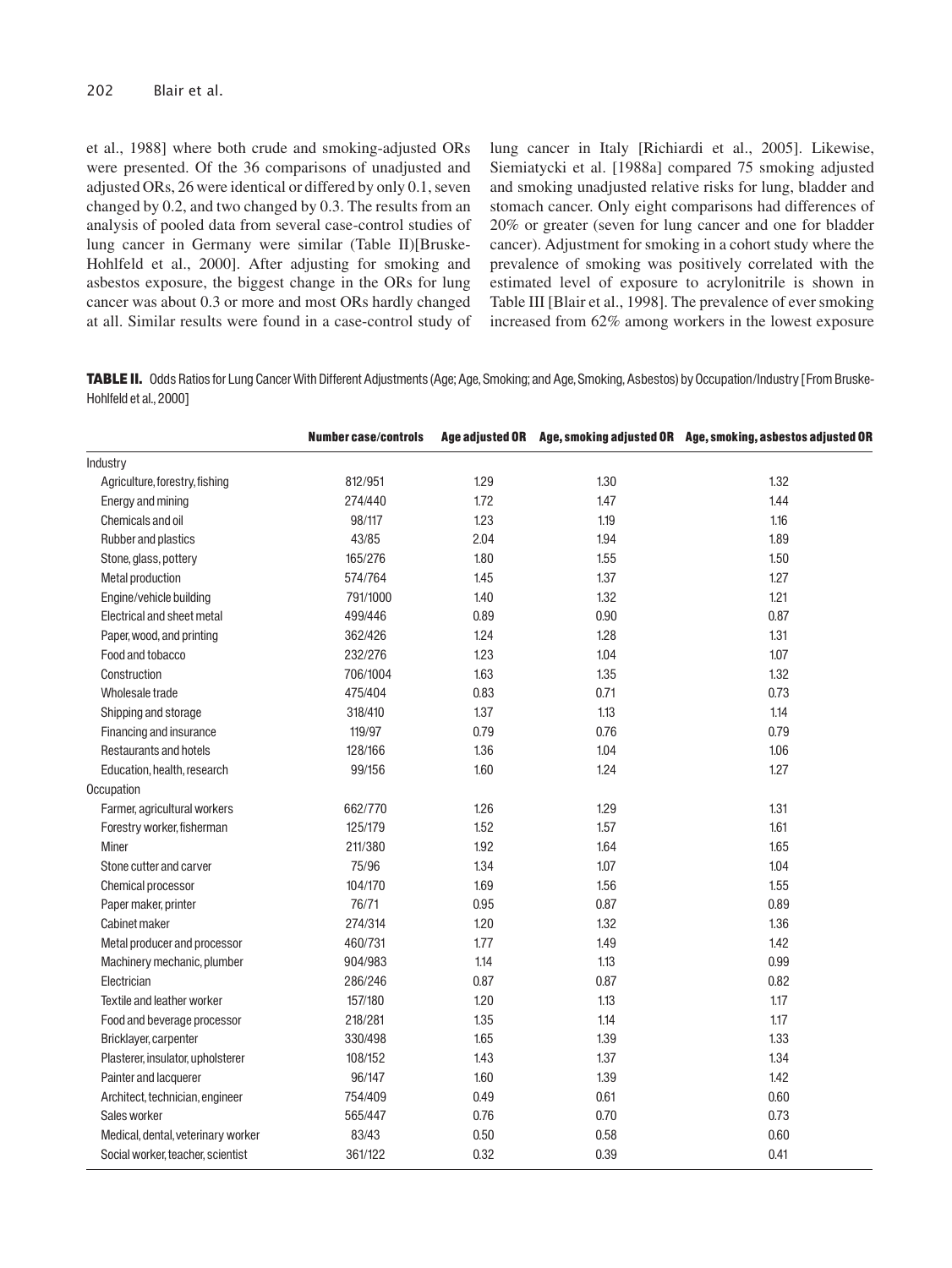TABLE III. Relative Risks for Lung Cancer by Estimated Level of Acrylonitrile Exposure Adjusted for Age, CalendarTime, Gender, and Race and also for Cigarette Use [From Blair et al.,1998]

Quintile of estimated exposure

| UUIIILIIC VI CSLIIIIALCU CXVUSUI C                                            |        |     |     |     |                |               |
|-------------------------------------------------------------------------------|--------|-----|-----|-----|----------------|---------------|
| Analysis group                                                                | Lowest | 2nd | 3rd | 4th | <b>Highest</b> | $P$ for trend |
| % Ever smoked cigarettes                                                      | 62%    | 64% | 68% | 72% | 75%            |               |
| Full cohort                                                                   | 1.1    | 1.3 | 1.2 | 1.0 | 1.5            | 0.65          |
| Selected smoking subcohort, not adjusted for smoking                          | 0.8    | 1.1 | 1.0 | 0.9 | 1.5            | 0.70          |
| Smoking subcohort with information on cigarette use, not adjusted for smoking | 0.3    | 0.9 | 1.0 | 1.0 | 1.7            | 0.80          |
| Smoking subcohort, adjusted for number of cigarettes per day                  | 0.3    | 0.7 | 1.1 | 1.0 | 1.7            | 0.96          |
| Full cohort with estimated changes from the smoking subcohort                 |        | 1.0 |     | 0.9 | 1.4            |               |

quintile to 75% in the highest. In this case, smoking was associated with the exposure of interest and we thought that the nonsignificant excess for lung cancer in the highest quintile (relative risk  $(RR) = 1.5$ ) could be due to confounding. Because lung cancer was the a priori disease of interest, information on tobacco use was obtained from the next-ofkin of all the lung cancer cases and a 10% sample of the cohort on the noncases. Adjustment for smoking did not eliminate the elevated RR in the upper quintile. The RR for lung cancer in the highest quintile of exposure of the smoking subcohort increased from 1.5 to 1.7 without adjustment for tobacco use, but was unchanged when adjusted for smoking. Thus, the smoking–exposure relationship observed was apparently not tight enough to have much of an effect on the acrylonitrile/lung cancer relationship. Similar conclusions have been made in other analyses and surveys evaluating possible confounding by smoking in occupational studies [Blair et al., 1985; Simonato et al., 1988]. Data from studies of well-established occupational carcinogens also indicate that tobacco use does not confound these associations. For example, respiratory cancer is a well-demonstrated consequence of arsenic exposure among smelter workers [Lubin et al., 2000]. Tobacco does not appear to be associated with level of exposure and, consequently, does not confound the arsenic-respiratory cancer relationship [Welch et al., 1982]. Radon exposure among uranium miners has a sizable impact on lung cancer and this relationship is not confounded by smoking [Labbe et al., 1991]. Thus, these findings on well-established carcinogens indicate that confounding by tobacco use in occupational studies of lung cancer is rare and is not likely to be an explanation for positive study findings. We think the fact that tobacco use, which is the major risk factor for lung cancer and which differs by occupation and sometimes by estimated exposure to specific chemicals, rarely confounds disease risks from occupational associations is instructive. If tobacco does not confound lung cancer risks in occupational studies, it is even less likely that more modest risk factors for various diseases and with no known association with the exposure of interest would have a substantial effect.

Potential confounding from other exposures in the workplace is more difficult to evaluate [Blair et al., 1995]. This is because information is seldom available on the correlation between different occupational exposures, although we know that most work places have multiple exposures. What is often available, however, is information regarding the potential for these ''other'' exposures to cause the disease of interest. If experimental and epidemiologic studies do not suggest an association between a potential confounder and the disease, then perhaps we need not be as concerned that these factors function as confounders. Experience from our own studies and the article by Bruske-Hohlfeld et al. [2000] indicates that confounding by other work place exposures is also rare. Similarly, adjustment for asbestos exposure had little effect on the relationship between crystalline silica and lung cancer in diatomaceous earth workers [Checkoway et al., 1997]. Thus, a cursory examination of the literature suggests that confounding from other occupational exposures is not likely to be a common occurrence.

## EXPOSURE MISCLASSIFICATION

It is important to note that the definition of exposure and the presence of exposure misclassification is tied to the objectives of the research. For example, if the study goal is to evaluate the association between airborne measurements of radon gas and lung cancer in underground miners, then an exposure assessment based on airborne measurements (if performed appropriately) may not suffer from much misclassification (measurement error would still occur) and the estimates of relative risk are unbiased. In contrast, misclassification is more likely to occur if the goal is to evaluate the risk of lung cancer by delivered dose of radiation to the lung tissue and exposure estimates were based on entirely on airborne measurements.

For etiologic research, a reasonable theoretical construct for exposure is ''delivered dose to the target cell.'' Although desirable, this definition of exposure is largely unachievable. In practice, measured levels or estimates in air, water, dust, or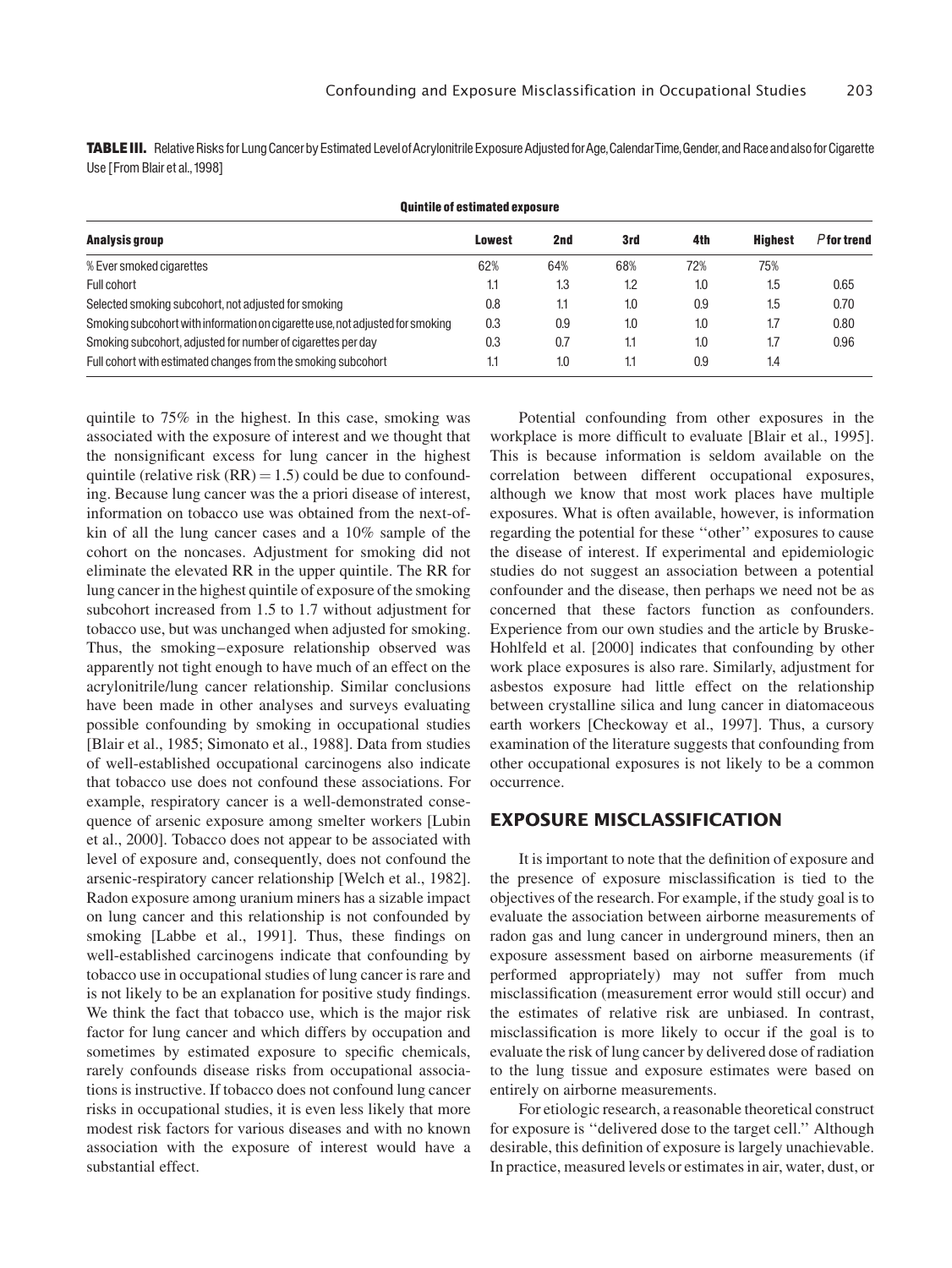biologic tissues serve as surrogates for delivered dose. Axelson [1985] noted that assessment for relatively short (hours or days) exposures, for example, accidents or similar events, or constant/life-long exposures can sometimes be relatively easy, but these situations are rare. More typically, exposures over a longer period of time period are of interest. Since occupational exposures vary in intensity over time, it is difficult to create an accurate time-dependent exposure model.

The theoretical underpinnings for exposure misclassification are well developed. Checkoway et al. [2004] describe this as information bias. Exposure misclassification can either be non-differential (the probability or degree of misclassification is the same among diseased and nondiseased subjects), or differential (the probability or degree of misclassification is not the same among the diseased and non-diseased). Non-differential misclassification tends to bias relative risks toward the null for dichotomous exposure classifications. Although it can move estimates of relative risks away from null for some categories in multi-level exposure indices, in the highest exposure category it can only diminish the relative risk [Dosemeci et al., 1990]. Thus, in multi-level exposure analyses, non-differential misclassification tends to disrupt exposure-response trends and diminish our confidence that a causal association exists. In cohort studies, exposure misclassification is typically thought to be nondifferential because exposure assessment is independent from diagnosis of disease. In contrast, differential misclassification of exposure can bias the relative risks toward or away from the null. This type of misclassification is typically thought of as more of a concern in casecontrol studies because information on exposure is often obtained after diagnosis of disease. It is our impression that clear evidence for differential misclassification in casecontrol studies is relatively uncommon, but we did not perform a thorough review of the epidemiologic literature on this point. The likely occurrence of nondifferential misclassification of exposure, however, does not insure that the relative risks are underestimated. This is because misclassification of exposure is not the only source of bias and other sources could move the risk estimates away from the null [Jurek et al., 2005]. On the other hand, nondifferential misclassification itself is unlikely to create false positive findings.

It is more difficult to evaluate the impact of exposure misclassification on relative risks in occupational studies than for confounding because of the absence of information on the level of misclassification present. The theoretical impact of exposure misclassification on relative risks, however, can be estimated with information on the validity of exposure measurements/assessments and predicted relative risks [Rothman and Greenland, 1998; Checkoway et al., 2004]. A number of publications have described the theoretical impact of misclassification. They demonstrate

that the magnitude of the effect of exposure misclassification on estimates of relative risk varies by the degree of misclassification and prevalence of the exposure. It is clear from these publications that relatively small errors (i.e., 10%–20%) can have sizable effects on relative risks [Copeland et al., 1977; Flegal et al., 1986].

If the desired characterization of exposure in etiologic studies is delivered dose to the target tissue, then no epidemiologic study is free from exposure misclassification. Unfortunately, the difficulty of obtaining true ''gold standard'' measurements means we never precisely know where we stand on the misclassification scale. It is likely, however, that even when basing exposure estimates on environmental or biologic measurements, our estimate of exposure is not likely to be very accurate if ''delivered dose to the target organ'' is the desired construct. Thus, even in the best of circumstances, exposure misclassification is likely to be considerable, and most epidemiologic studies do not possess ''ideal'' exposure measures. Some indication of the accuracy of occupational exposure assessment, however, can be gleaned from reports that compare different methods to assess a particular exposure. The sensitivity and specificity or correlation between two methods of exposure assessment provides some indication of the possible magnitude of misclassification, although it is important to remember that neither is likely to represent a ''gold standard.''

Table IV displays a few selected comparisons of occupational exposure assessments from the literature. The level of agreement in these studies shows Kappa values from ranging from 0.40 to 0.70 and correlations from 0.10 to 0.70. These values are roughly equivalent to the degree of misclassification and indicate that the level of disagreement between different measures of exposure is likely to exceed 30% in most circumstances and maybe as high as 70%. Use of these values as the actual range of misclassification assumes that one of the measures represents the ''gold standard.'' Since they do not, we are unsure of the how well the relationship between these two factors reflects that actual amount of misclassification.

The effect on relative risks from nondifferential misclassification in the 30%, percent range is sobering. Just in terms of relative ranking of subjects, Walker and Blettner [1985] showed that the classification of subjects by an exposure estimate that has a correlation of 0.70 with the true measure results in only 40% of the subjects being placed in the correct quintile of exposure. Even accepting correct placement by quintile as a success, it means that about 60% of the subjects would not be in the correct exposure quintile. Moreover, misclassification of exposure of this magnitude would have a considerable impact on estimates of relative risk. For example, Table V shows the impact of exposure misclassification on relative risks in hypothetical situations with a sensitivity of 0.7, specificity of 0.7 or 1.0, exposure prevalences of 10%, 30%, or 50% and true relative risks of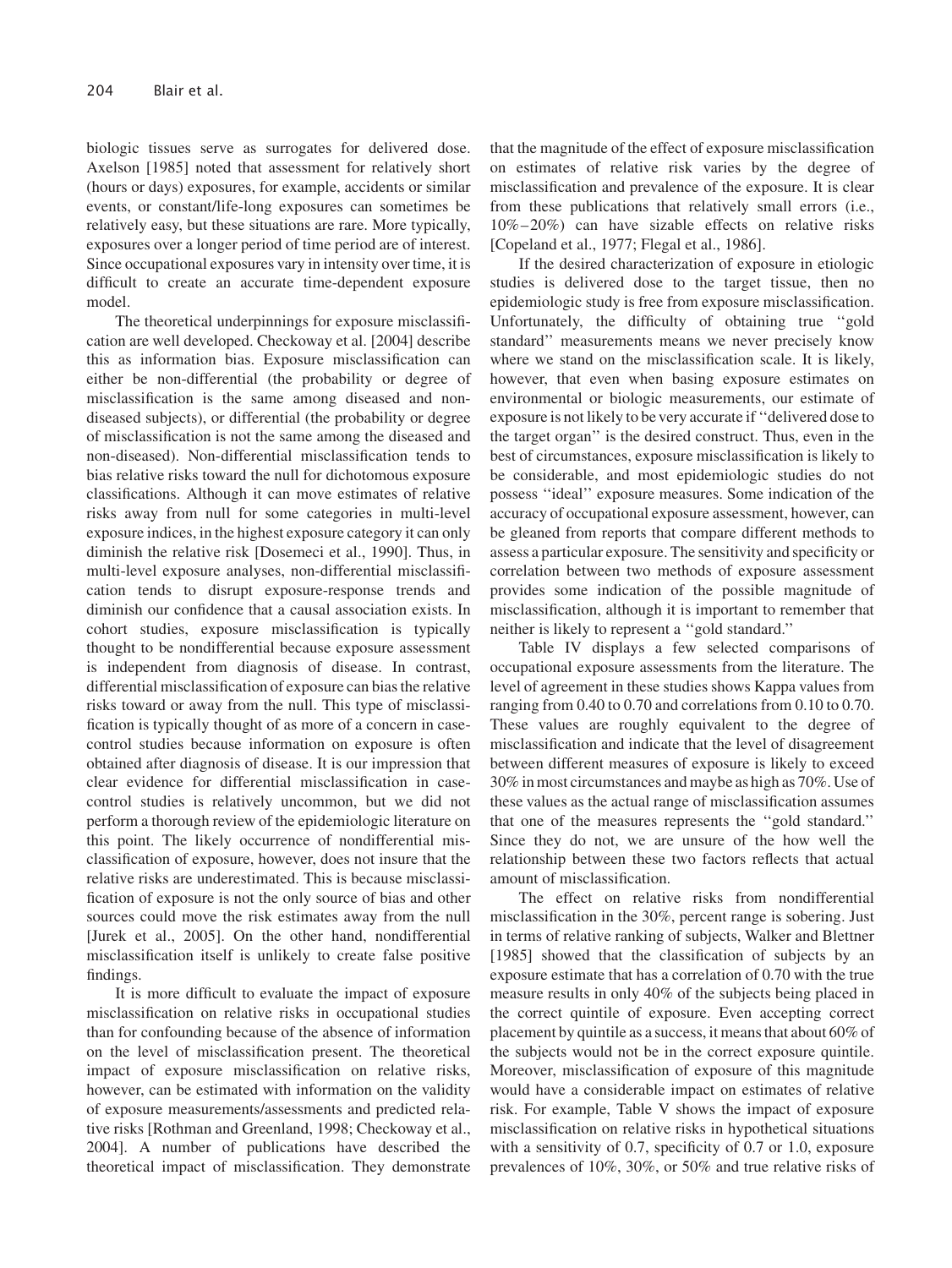| <b>Reference</b>          | <b>Type of estimate</b>                                                           | <b>Exposure</b>                                  | <b>Agreement</b>                                 |
|---------------------------|-----------------------------------------------------------------------------------|--------------------------------------------------|--------------------------------------------------|
| Friesenetal. [2003]       | Expert estimate and measurements                                                  | Coal tar pitch volatiles                         | $r = 0.42$                                       |
| Benke et al. [1997]       | Expert estimate and measurements                                                  | Cutting, fluids-welding, fumes, lubricating oils | Kappa = $0.64$ , Kappa = 0.57,<br>Kappa $= 0.42$ |
| Ahrens et al. [1993]      | JEMs, JEMs $+$ questionnaires                                                     | Asbestos, asbestos                               | Kappa = $0.67$ , Kappa = $0.40$                  |
| Baugher [1994]            | PK model and measurements                                                         | $2.4-D$                                          | $r = 0.65$                                       |
| Steenland et al. [1999]   | Expert estimates and serum measurements                                           | 2,3,7,8 tetrachloro-dibenzo-p-dioxin             | $r = 0.70$                                       |
| Stewart et al. [2003]     | Deterministic, ratio, and homogeneous group<br>methods with exposure measurements | Acrylonitrile                                    | $r = 0.63$ . $r = 0.64$ . $r = 0.66$             |
| Nieuwenhaijsenetal.[1995] | Estimates for average, cumulative, peak levels                                    | Allergens                                        | r range from 0.39 to 0.68                        |
| Stewart et al. [2000]     | Expert estimates                                                                  | Formaldehyde                                     | $r = 0.4$ to 0.5                                 |

TABLE IV. Studies Reporting Different Exposure Assessment Techniques

2.0 or 3.0. We chose these sensitivity and specificity values because they are roughly similar to level of exposure misclassification from the studies in Table IV. The amount of downward bias observed in situations displayed here is of such a magnitude that a reasonable interpretation of some of these observed relative risks would be that no association exists, even for a true relative risk of three. The observed relative risks are similar to what we often see in occupational studies, raising the question that we may be missing many occupational hazards because of exposure misclassification. In many, probably most, occupational studies, the sensitivity and specificity of exposure assessment may not reach 70% as assumed here and the level of bias would be even greater than displayed in Table V.

## MISCLASSIFICATION OF A CONFOUNDER

Confounding factors can also suffer from misclassification. This is probably a common occurrence. The effects of confounder misclassification have been well discussed by

TABLE V. Observed Relative Risks Based on Sensitivity, Specificity, Exposure Prevalence and True Relative Risks

| <b>True relative risk</b>   | Sensitivity $= 0.7$ ; | Sensitivity $= 0.7$ ; |  |  |
|-----------------------------|-----------------------|-----------------------|--|--|
| and prevalence of exposure  | specificity $=$ 1.0   | specificity $= 0.7$   |  |  |
| True relative risk $= 2.0$  |                       |                       |  |  |
| Exposure prevalence $=$ 10% | 1.94(0.808)           | 1.15(0.194)           |  |  |
| Exposure prevalence $=$ 30% | 1.80(0.760)           | 1.30(0.359)           |  |  |
| Exposure prevalence $=50\%$ | 1.63(0.700)           | 1.31(0.400)           |  |  |
| True relative risk $=3.0$   |                       |                       |  |  |
| Exposure prevalence $=$ 10% | 2.82(0.808)           | 1.29(0.194)           |  |  |
| Exposure prevalence $=$ 30% | 2.44 (0.766)          | 1.53(0.359)           |  |  |
| Exposure prevalence $=$ 50% | 2.05(0.700)           | 1.50(0.400)           |  |  |

Kappas for the corresponding sensitivity, specificity, and exposure prevalence are in parentheses.

Savitz and Baron [1989]. They make the point that in the presence of confounding, statistical adjustment is likely to be incomplete because of misclassification of the confounder and that the amount of confounding remaining is likely to be proportional to the amount removed in the adjustment process. Thus, misclassification of actual confounders would result in a general under assessment of the amount of confounding. Concern about residual confounding would be confined to situations where a meaningful difference is found between the adjusted and unadjusted point estimates, unless exposure assessment for the confounder is completely random.

#### **CONCLUSIONS**

We believe of the two of the major methodologic issues raised in epidemiologic studies of occupational exposures, that is, confounding and exposure misclassification, the latter is of far greater concern. It is rare to find substantial confounding in occupational studies (or in other epidemiologic studies for that matter), even by risk factors that are strongly related to the outcome of interest. On the other hand, exposure misclassification probably occurs in nearly every epidemiologic study. For nondifferential misclassification, the type of misclassification most likely in cohort studies, the direction of the bias is largely predictable, that is, a bias of relative risks toward the null. In addition, the magnitude from relatively small amounts of misclassification can be sufficient to lead to an interpretation of no effect. Thus, interpretation of epidemiologic data and evaluations of epidemiologic studies should be more concerned about exposure assessment than confounding.

We find this is not usually the case. Extensive discussion of potential for confounding from specific, and sometimes unspecified, factors occurs routinely. Confounding is often raised as an explanation for positive findings without providing any information that the very specific conditions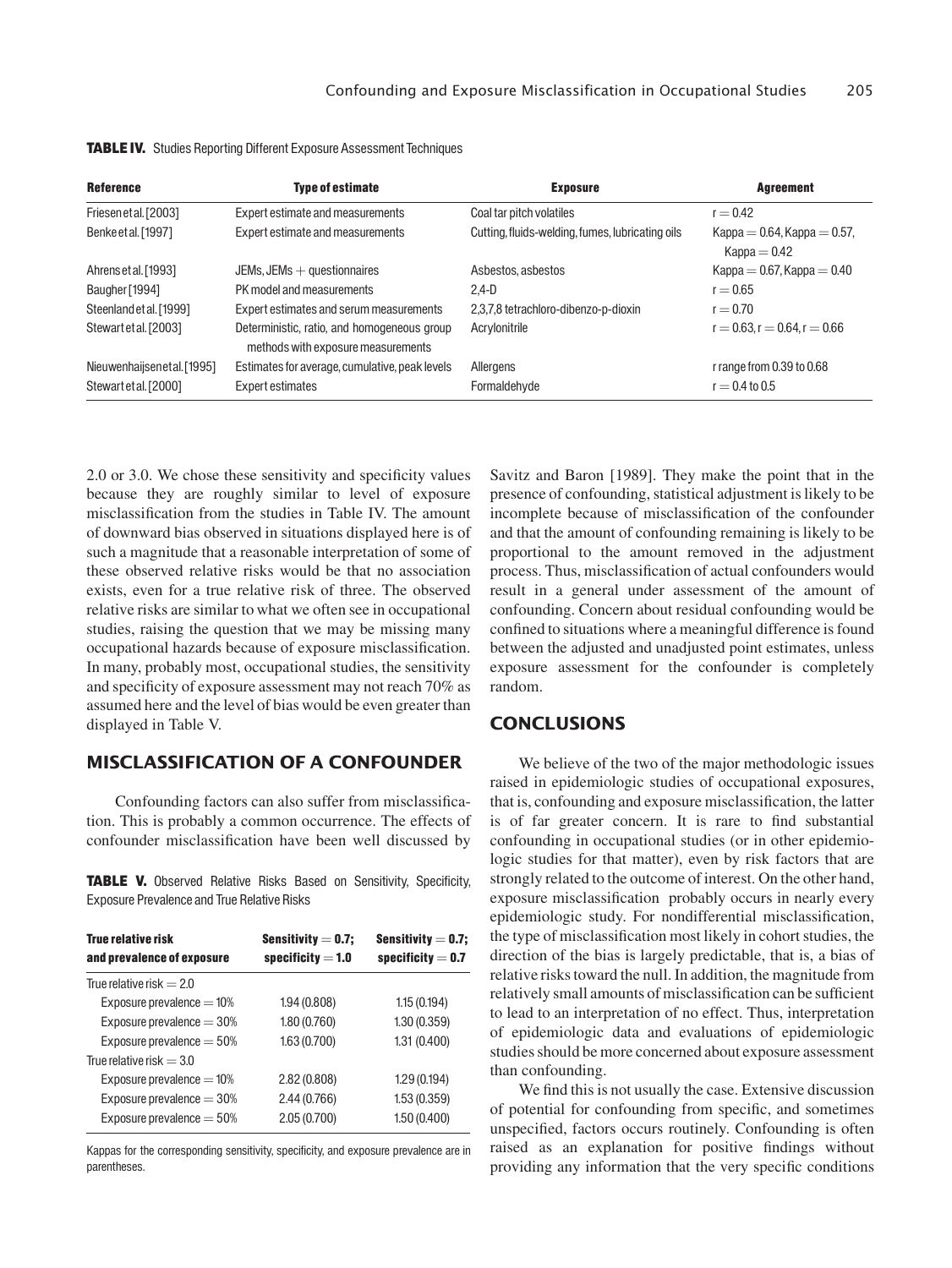required for it to occur actually do. On the other hand, discussions of exposure misclassification, if they occur at all, often imply that it may have created a false positive finding, even for cohort studies where nondifferential misclassification is likely to have the opposite effect. We think the relative attention paid to potential biases from confounding and exposure misclassification is unbalanced. To provide sound evaluations of epidemiology data, comments on confounding and exposure misclassification need to indicate the probability of occurrence, and magnitude and direction of possible effects to make sound scientific judgments and public policy decisions.

#### ACKNOWLEDGMENTS

This research was supported by the Intramural Research Program of the NIH (National Cancer Institute, Division of Cancer Epidemiology and Genetics).

## **REFERENCES**

Ahrens W, Jockel KH, Brochard P, Bolmaudorff U, Grossgarten K, Iwatsubo Y, Orlowski E, Pohlabeln H, Berrino F. 1993. Retrospective assessment of asbestos exposure. 1. Case-control analysis in a study of lung cancer efficientcy of job-specific questionnaires and job exposure matrices. Int J Epidemiol 22:s83–s95.

American College of Epidemiology. 2000. American College of Epidemiology Ethics Guidelines. Ann Epidemiol 10:487–497.

Axelson O. 1978. Aspects on confounding in occupational health epidemiology. Scand J Work Environ Health 10:325–326.

Axelson O. 1985. Dealing with the exposure variable in occupational and environmental epidemiology. Scand J Soc Med 18: 147–152.

Baugher DG. 1994. Validation of a pharmacokinetic model to predict exposure of ground boom mixer-loader-applicators to chlorophenoxyacetic acid herbicides—Comparison to conventional approaches. ACS Symposium Ser 542:214–230.

Benke G, Sim M, Forbes A, Salzberg M. 1997. Retrospective assessment of occupational exposure to chemicals in community-cased studies; validity and repeatability of industrial hygiene panel ratings. Int J Epidemiol 26:635–642.

Blair A, Hoar S, Walrath J. 1985. Comparison of crude and smokingadjusted standardized mortality rates. J Occup Med 27:881–884.

Blair A, Stewart WF, Stewart PA, Sandler DP, Axelson O, Vineis P, Checkoway H, Savitz D, Pearce N, Rice C. 1995. A philosophy for dealing with hypothesized uncontrolled confounding in epidemiological investigations. Med Lav 86:106–110.

Blair A, Stewart PA, Pottern L, Zey JN, Bloom TF, Miller B, Ward E, Lubin J. 1998. Mortality of industrial workers exposed to acrylonitrile. Scand J Work Environ Health 24(Suppl 2):25–41.

Brackbill R, Frazier T, Shilling S. 1988. Smoking characteristics of US workers, 1978–1980. Am J Ind Med 13(1):5–42.

Breslow NE, Day NE. 1980. Statistical methods in cancer research, Vol. 1. In: The analysis of case-control studies. Lyon: IARC Sci Publ No. 338p.

Bruske-Hohlfeld I, Mohner M, Pohlabein H, Ahrens W, Bolm-Audorff U, Kreienbrock L, Kreuzer M, Jahn I, Wichmann H-E, Jockel K-H.

2000. Occupational lung cancer risk in Germany: Results from a pooled case-control study. Am J Epid 151:384–395.

Checkoway H, Heyer NJ, Seixas NS, Welp EA, Demers PA, Hughes JM, Weill H. 1997. Dose-response associations of silica and nonmalignant respiratory disease and lung cancer mortality in the diatomeous earth industry. Am J Epidemiol 145(8):680–688.

Checkoway H, Pearce N, Kriebel D. 2004. Research methods in occupational epidemiology. New York: Oxford University Press. 393p.

Copeland KT, Checkoway H, McMichael AJ, Holbrook RH. 1977. Bias due to misclassification in the estimation of relative risk. Am J Epidemiol 105:488–493.

Dosemeci M, Wacholder S, Lubin JH. 1990. Does nondifferential misclassification of exposure always bias the true effect toward the null? Am J Epidemiol 132:746–748.

Friesen MC, Demers PA, Spinelli JJ, Le ND. 2003. Validation of a semiquantitative job exposure matrix at a Soderberg aluminum smelter. Ann Occup Hyg 47:477–484.

Gail MH, Wacholder S, Lubin JH. 1988. Indirect corrections for confounding under multiplicative and additive risk models. Am J Ind Med 13:119–130.

Jurek AM, Greenland S, Maldonado G, Church TR. 2005. Proper interpretation of non-differential misclassification effects: Expectations vs. observations. Int J Epid 34:680–687.

Kriebel D, Zeka A, Eisen EA, Wegman DH. 2004. Quantitative evaluation of the effects of uncontrolled confounding by alcohol and tobacco in occupational cancer studies. Int J Epidemiol  $13:1-6$ .

Labbe KA, Howe GR, Burch JD, Miller AB, Abbatt J, Band P, Choi W, Du J, Feather J, Gallager R, Hill G, Mathews V. 1991. Radon exposure, cigarette-smoking, and other mining experience in the Beaverlodge uranium miners cohort. Health Phys 60:489–495.

Levin L, Zheng W, Blot WJ, Gao Y-T, Fraumeni JF, Jr. 1988. Occupation and lung cancer in Shanghai: A case-control study. Brit J Ind Med 45:450–458.

Levitt SD, Dubner SJ. 2005. Freakonomics: A rogue economist explores the hidden side of everything. New York: HarperCollins Books. 242p.

Lubin JH, Pottern LM, Stone BJ, Fraumeni JF, Jr. 2000. Respiratory cancer in a cohort of copper smelter workers: Results from more than 50 years of follow-up. Am J Epid 151:554–565.

Nieuwenhaijsen MJ, Lowson D, Venables KM, Newman Taylor AJ. 1995. Correlation between different measures of exposure in a cohort of bakery workers and flour millers. Ann Occup Hy 39:291–298.

Richiardi L, Forastiere F, Boffetta P, Simonato L, Merletti F. 2005. Effect of different approaches to treatment of smoking as a potential confounder in a case-control study on occupational exposures. Occup Environ Med 62(2):101–104.

Rothman JK, Greenland S. 1998. Modern epidemiology. 2nd edn. Philadelphia: Lippincott-Raven.

Savitz D, Baron AE. 1989. Estimating and correcting for confounder misclassification. Am J Epid 129:1062–1071.

Siemiatycki J, Wacholder S, Dewar R, Cardis E, Greenwood C, Richardson L. 1988a. Degree of confounding bias related to smoking, ethnic-group, and socioeconomic-status in estimates of the associations between occupation and cancer. J Occup Environ Med 30: 617–625.

Siemiatycki J, Wacholder S, Dewar R, Wald L, Begin D, Richardson L, Rosenman K, Gerin M. 1988b. Smoking and degree of occupational exposures: Are internal analyses in cohort studies